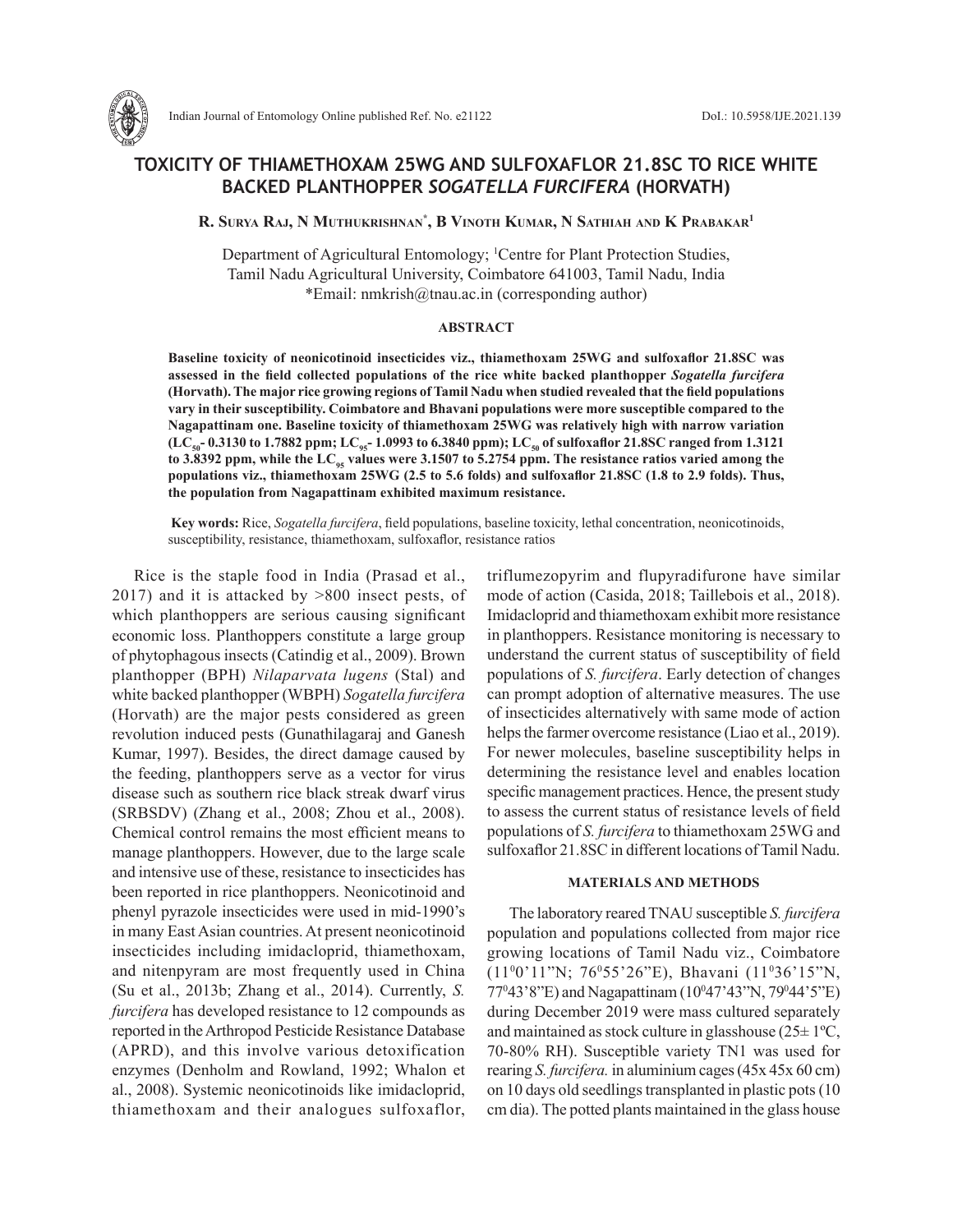were covered with the mylar film cages. Different aged rice seedlings were maintained separately for nymphs and adult rearing. Initially five pairs of *S. furcifera* were released on 35 days old seedlings and allowed for oviposition (Heinrichs, 1985). The seedlings with eggs were placed in separate cages for the nymphal emergence and further emerged nymphs were released on 7-10 days old seedlings. These were maintained without exposure of insecticides up to  $F_2$  generation and used for the bioassay studies. For baseline susceptibility studies, standard insects (1 to 2 days old female adult) were collected from the rearing cages daily. Dried and wilted plants together with *S. furcifera* were removed from the cages and plants were tapped gently to dislodge the hoppers and the insects were transferred to fresh rice

seedlings (Heong et al., 2011).

Technical grade thiamethoxam 25WG and sulfoxaflor 21.8SC were purchased from UPL India Private Ltd., Mumbai for the bioassay; and the TNAU susceptible *S. furcifera* population (maintained for more than 20 generation without the exposure of insecticide) was taken as a baseline and preliminary range test was conducted to fix dose that gives 50% mortality (LC $_{50}$ ). Initially the dose was fixed from wider to narrow range. The range which gave 20 to 80% mortality was taken finally for the study. Mortality data was taken at 24 hr interval, with each concentration replicated thrice by releasing 15 adult female insects/ mylar film cage.  $F_1$  generation of the susceptible population was taken for the preliminary range test and the x dose from the preliminary range test was selected. Dose for the other field populations (resistant population) were fixed at different levels and baseline susceptibility test was undertaken. For the resistant population,  $F_2$  generation insects were taken for the baseline susceptibility study. Dose response bioassay for the selected insecticides was performed using seedling dip method (IRAC, 2012; Tsujimoto et al., 2016; Murtiati et al., 2021).

Initially, series of insecticide concentrations were prepared and the seedlings were dipped in these for about 10-30 sec and allowed to dry for 15 min. Suitable hoppers were collected from the rearing cage using a suction device. It was ensured that, only one target life stage was used, with care to ensure that life stages of short/ long winged forms do not get mixed in one test (Zhuang et al., 2000). Forty-five adult female insects were used against one insecticide concentration with three replications. Number of live and dead insects at 24 hr interval was counted and recorded. Moribund insect was counted as dead. Mortality in the control

treatment was also recorded. Results were expressed as % mortality and corrected using Abbott's formula (Abbott, 1925). Concentration mortality results were subjected to probit analysis (Finney, 1971). Regression equation for dosage-mortality responses were computed to determine the  $LC_{50}$  value. Log-concentration-probit mortality lines were computed by Finney's probit analysis (Regupathy and Dhamu, 1990). The resistance ratio (RR) was calculated by dividing the  $LC_{50}$  value of field population by susceptible one. Resistance levels were classified on the basis of the standard (Su et al., 2013a; Zhang et al., 2014) as susceptible (RR < 3-folds), minor resistance ( $RR = 3-5$  folds), low resistance ( $RR =$ 5-10 fold), medium resistance ( $RR = 10-40$  folds) and high resistance ( $RR = 40-160$  folds).

#### **RESULTS AND DISCUSSION**

Baseline toxicity to thiamethoxam 25WG of *S. furcifera* from different regions was relatively high with narrow variation in  $LC_{50}$  (0.3523 to 1.9861 ppm) and  $LC_{95}$  values (1.0993 to 6.3840 ppm). Among the resistant ones, Nagapattinam population showed 5.6 folds resistance followed by the one from Bhavani (3.7 folds) and Coimbatore (2.5 folds) (Figs. 1, 2; Table 1); the Coimbatore population was susceptible to thiamethoxam while Nagapattinam one was found comparatively more resistant. Application of insecticides at frequent intervals to manage rice planthoppers lead to development of resistance in rice growing areas of Nagapattinam. The results on lower resistance level to thiamethoxam 25WG (2.5- 5.6 folds) are in conformity with those of Su et al. (2013b) where 1.5 to 8.0 folds resistance was seen. The present findings agree with Zhang et al. (2014) that *S. furcifera* is showing less resistance of 0.6 to 3.1 folds with  $LC_{50}$ ranging from 0.06 to 0.28 ppm. Zhang et al. (2017) reported that the field population of *S. furcifera* from China is exhibiting lower to moderate resistance (0.8 to 14.9 folds) to thiamethoxam with  $LC_{50}$  value of 0.1 to 1.4 ppm. These results are in agreement with present ones. Nagapattinam population showed more resistance (6.2 folds) to imidacloprid 17.8SL followed by Bhavani (4.1 folds) and Coimbatore populations (2.8 folds) with  $LC_{50}$  values ranging from 0.4 to 2.5 ppm (Surya Raj et al., 2020).

The  $LC_{50}$  of sulfoxaflor 21.8SC to field populations of *S. furcifera* ranged from 1.3121 to 3.8392 ppm Nagapattinam population recorded higher  $LC_{50}$ (3.8392 ppm) followed by Bhavani (3.2116 ppm) and Coimbatore populations (2.3782 ppm).  $LC_{95}$  values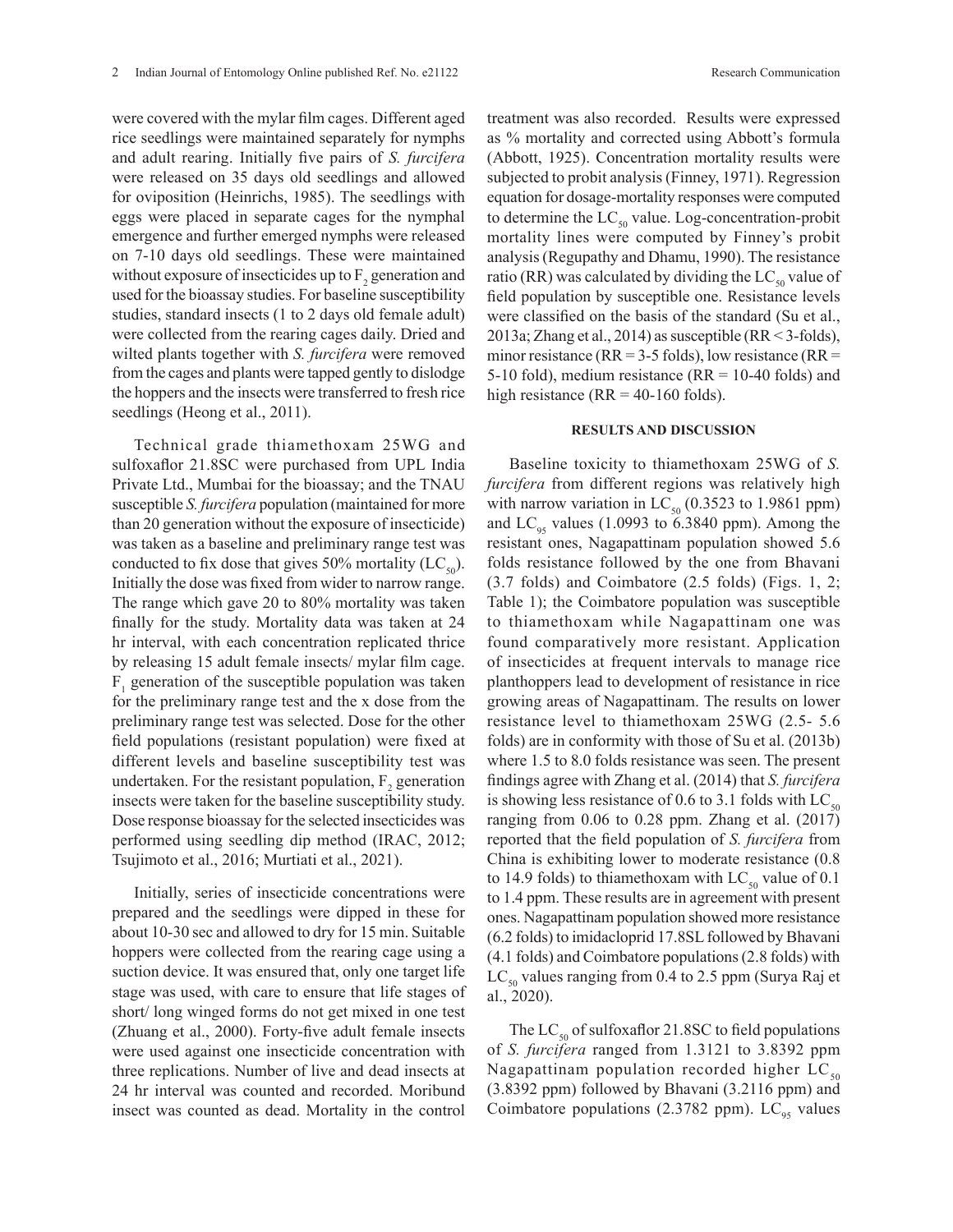Toxicity of thiamethoxam 25WG and sulfoxaflor 21.8SC to rice white backed planthopper *Sogatella furcifera* (Horvath) 3 R. Surya Raj et al.

| Insecticide             | Locations                  | Regression           | $X^2$  | $LC_{50}$ | Fiducial limits |        | $LC_{\rm os}$ | Fiducial limits |        | RR  |
|-------------------------|----------------------------|----------------------|--------|-----------|-----------------|--------|---------------|-----------------|--------|-----|
|                         |                            | equation             |        | (ppm)     | Lower           | Upper  | (ppm)         | Lower           | Upper  |     |
|                         | <b>TNAU</b><br>susceptible | $y = 3.351x + 3.166$ | 0.1557 | 0.3523    | 0.3130          | 0.3965 | 1.0993        | 0.8182          | 1.4770 |     |
|                         | Coimbatore                 | $y = 5.351x - 0.095$ | 0.1192 | 0.8947    | 0.8401          | 0.9530 | 1.8201        | 1.4667          | 2.2586 | 2.5 |
| Thiamethoxam            | Bhavani                    | $y = 4.318x + 0.163$ | 0.0520 | 1.3180    | 1.2188          | 1.4252 | 3.1648        | 2.4804          | 4.0382 | 3.7 |
| 25 % WG                 | Nagapattinam               | $y = 3.229x + 0.810$ | 0.0708 | 1.9861    | 1.7882          | 2.2059 | 6.3840        | 4.6022          | 8.8557 | 5.6 |
|                         | <b>TNAU</b><br>susceptible | $y = 4.357x + 0.120$ | 0.4450 | 1.3121    | 1.2158          | 1.4225 | 3.1507        | 2.4690          | 4.0205 |     |
| Sulfoxaflor<br>21.8% SC | Coimbatore                 | $v = 7.308x - 5.060$ | 0.2573 | 2.3782    | 2.2701          | 2.4913 | 4.0059        | 3.4227          | 4.6885 | 1.8 |
|                         | Bhavani                    | $y = 9.649x - 9.545$ | 0.3111 | 3.2116    | 3.1018          | 3.3254 | 4.7538        | 4.2516          | 5.3154 | 2.4 |
|                         | Nagapattinam               | $y = 11.98x - 13.98$ | 0.4255 | 3.8392    | 3.7316          | 3.9499 | 5.2754        | 4.7908          | 5.8090 | 2.9 |

Table 1. Toxicity of thiamethoxam 25WG and sulfoxaflor 21.8SC to *S. furcifera* 



followed similar trend and varied from 3.1507 to 5.2754 ppm. The resistant ratio was 2.9, 2.4 and 1.8 folds as compared to the susceptible one  $(1.3121 \text{ ppm})$  (Table 1). These findings derive support from Kapasi et al. (2017) from northeastern Karnataka. Priyadharshini et al. (2020) observed that *N. lugens* sulfoxaflor 21.8SC shows resistance of  $1.9$  to  $3.35$  folds. The present results contradict with those of Ghosh et al. (2013) showing comparatively lower  $LC_{50}$  values for sulfoxaflor (0.382) to 2.986 ppm) to selected *N. lugens* populations of West Bengal. 0.60 1.10 1.60 pi<br>pi or<br>).<br>20<br>ho

Thus, *S. furcifera* populations from different regions of Tamil Nadu differed significantly in their response to sulfoxaflor. The regional variation in susceptibility of different *S. furcifera* populations had been already reported in India (Basanth et al., 2013). Elevated activity of glutathione-S-transferase, peroxidase and mixed function oxidase (MFO) might be responsible for this (Vontas et al., 2002). The planthoppers showing resistance to imidacloprid was due to the increased P450 monooxygenase activity (Nakao, 2017).



# $ACKNOWLEDGEMENTS$

Authors thank the Tamil Nadu Agricultural University for granting permission to publish the results. The financial support by the UPL India, Mumbai is gratefully acknowledged.

### **REFERENCES**

- Abbott, Walter S. 1925. A method of computing the effectiveness of an insecticide. Journal of Economic Entomology 18(2): 265-267.
- Basanth Y S, Sannaveerappanavar V T, Sidde Gowda D K. 2013. Susceptibility of different population of *Nilaparvata lugens* from major rice growing areas of Karnataka, India to different groups of insecticides. Rice Science 20(5): 371-378.
- Casida J E. 2018. Neonicotinoids and other insect nicotinic receptor competitive modulators: progress and prospects. Annual Review of Entomology 63: 125-144.
- Catindig J L A, Arida G S, Baehaki S E, Bentur J S, Cuong L Q, Norowi M, Rattanakarn W, Sriratanasak W, Xia J, Lu Z. 2009. Situation of planthoppers in Asia. Planthoppers: new threats to the sustainability of intensive rice production systems in Asia pp. 191-220.
- Denholm I, Rowland M W. 1992. Tactics for managing pesticide resistance in arthropods theory and practice. Annual Review of Entomology 37(1): 91-112.